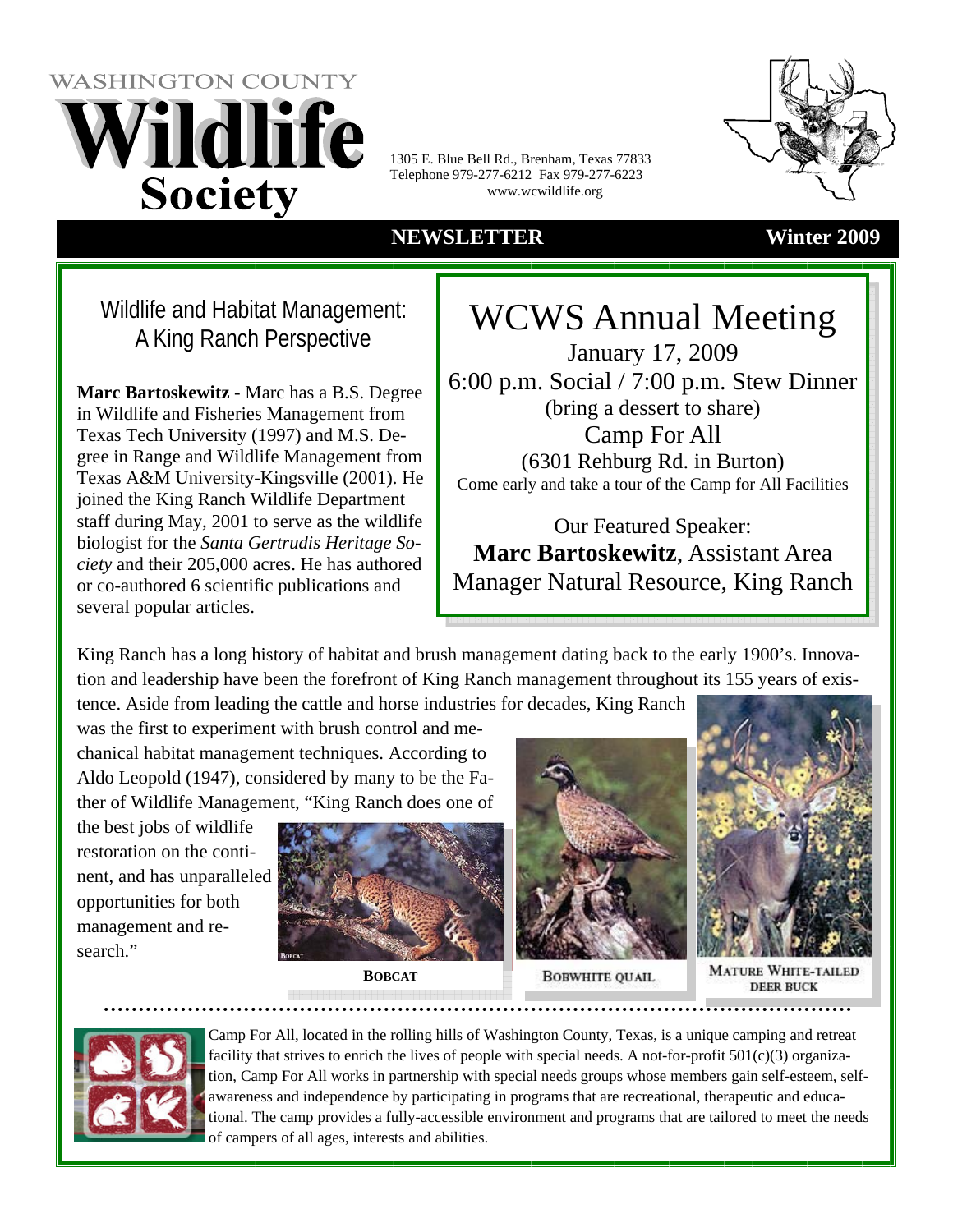# **WASHINGTON COUNTY** Vildlife **Society**

### *OFFICERS for 2009:*

Richard Thames, Society President, (979), 278-3053 Ralph Lilly, Society Vice President, (936) 878-9944 Tom Yates, Society Treasurer, (979) 836-7941 Judy Deaton, Society Secretary, (936) 878-9900

### *WMA DIRECTORS for 2009:*

**Greenvine WMA** 

Weldon Moeller, Director, (979) 277-2677 Brian Burke, Vice-Director, (979) 251-7887, gaelbrian@hotmail.com

### **Sun Oil Field WMA**

Mike Busby, Director, (979) 836-5233 Colby Finke, Vice-Director, (979) 836-1041

### **Rocky Creek WMA**

Waldo Nienstedt, Director, (979) 289-2393 John Anderson, Vice-Director, (979) 289-0041, sjanders@airmail.net

### **Post Oak WMA**

Ralph Lilly, Director, (936) 878-9944, jslillytx@embarqmail.com Judith Deaton, Vice-Director, (936) 878-9900, Judith\_deaton@yahoo.com

### **Sandtown WMA**

Jennifer Mohr, Director, (979) 278-3394, mohr@industryinet.com Richard Thames, Vice-Director, (979) 278-3053, rbthames@industryinet.com

### **Mt. Vernon WMA**  Greg Schomburg, Director, (979) 836-2568

### **New Years Creek WMA**

Jack Taylor, Director, (936) 878-9942, jackandsandy@wildblue.net

Tom Yates, Vice-Director, (979) 836-7941, tmy@hughes.net

### *RESOURCE CONTACTS:*

Larry Pierce, County Extension Agent-Agriculture/ Natural Resources, (979) 277-6212, lw-pierce@tamu.edu Stephanie McKenzie, Texas Parks and Wildlife Department – Wildlife Biologist, (979) 277-6297, slmckenzie05@sbcglobal.net Ann Thames, WCWS Office Secretary

(979) 203-3455, semahta@yahoo.com

# **President's Remarks**

t's 2009 already! Where has the time gone? As parting president, let me say I have enjoyed the last two years serving you and the Washington County Wildlife Society. I have become good friends with the 2008 board members and am very pleased that many of them are staying on as committee members. I will be assuming the position of Events Chairman and will be planning the Annual and Semi-annual meetings as well as working with Larry Pierce and Stephanie McKenzie to offer you additional field days and educational programs. I will also be overseeing the website at www.wcwildlife.org starting this



month. I welcome your calls at 979-830-8555 with any input you may have to make our organization better. Many thanks to the 2008 WCWS board members for the effort they put in this past year to make the needs of our wildlife a priority in this county. I am leaving you under the capable leadership of Richard Thames and I can assure you he has a heart for the conservation of wildlife and will strive to see that this society continues to make a difference for the wildlife of Washington County.

I would like to invite you to attend the January 17, 2009 Annual Meeting to be held at Camp for All in the Burton area and meet our new Texas Parks and Wildlife director, Stephanie McKenzie. She has some fabulous plans for programs and I am looking forward to working with her. Our January speaker will be Marc Bartoskewitz from the King Ranch so I am sure you will want to learn the practices such a successful ranch uses to preserve it's wildlife habitat.

I am looking forward to seeing you all in January. Come out for a great meal and a great program!

# Sara Byman

President, Washington County Wildlife Society

### *COMMITTEE REPRESENTATIVES:*

**Membership Committee:** Aaron Moeller, (979) 251-2293, aaron@totallyexpozed.com, Bill Kenisell, (713) 446-2142, wkenisell@hotmail.com

**Newsletter & Website Committee:** Ann Thames, Brian Burke, Sara Byman, (979) 830-8555, sara@kangablue.com

**Budget & Finance Committee:** Richard Thames, Tom Yates

**Activities & Events Committee:** Sara Byman, Ann Thames

**Scholarship Committee:** Jack Taylor

**Volunteer**! It's a great way to have fun, meet new people and support WCWS*. Contact a committee member to join.*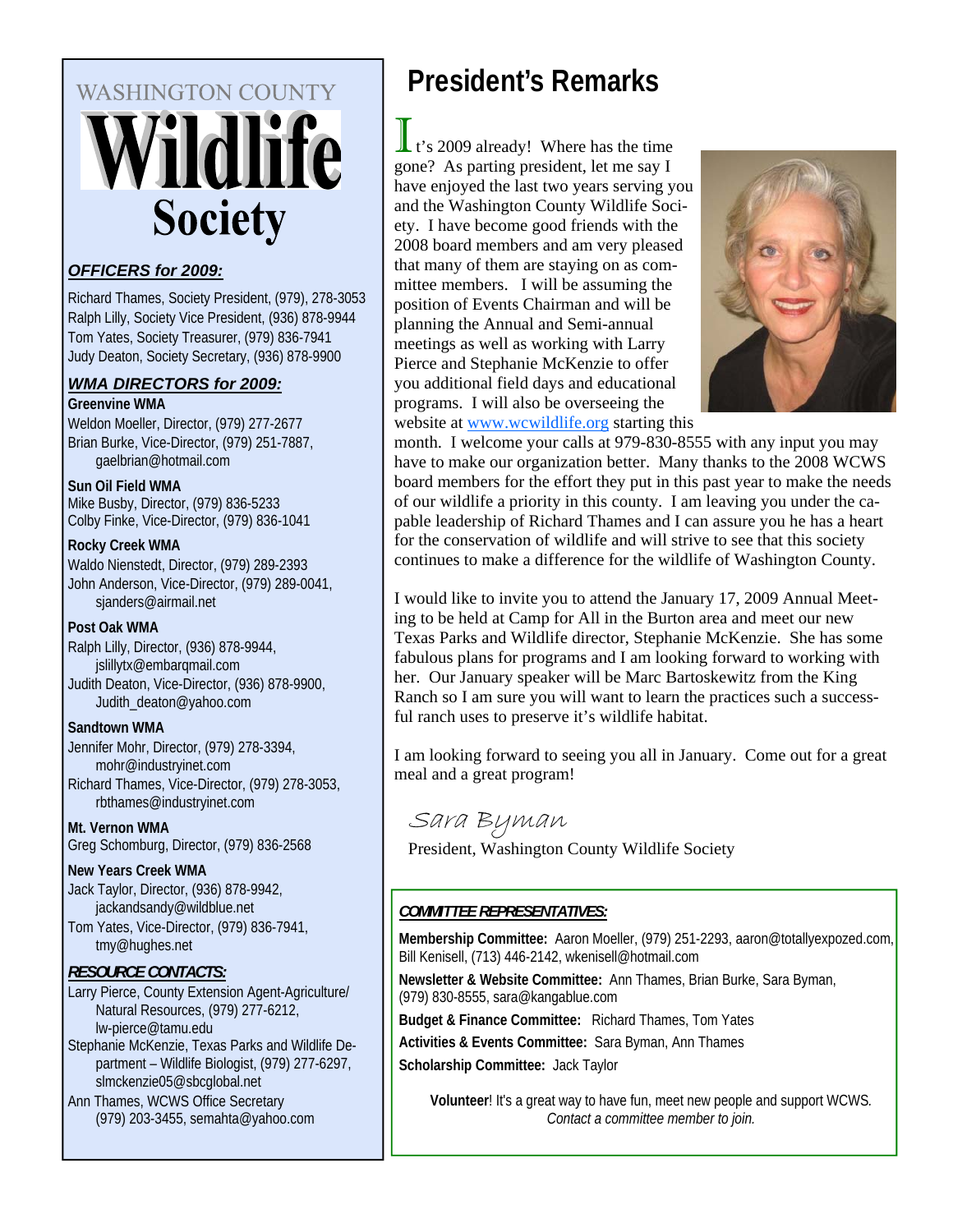# **Effects of Grazing on Your Rangeland**

By Stephanie McKenzie, TPWD Wildlife Biologist

n rural Texas, cattle are a way of life. But, is it a healthy life for YOUR rangeland? Think back to the last drive you had down a rural highway, how much tall grass prairie did you see? Many properties in rural Texas are victims of overgrazing by livestock. We must begin to focus on quality land management rather than solely on livestock production so that

we may promote diversity in the range and create better land stewardship. We can start by understanding how our rangeland becomes stressed and overgrazed.

Plants contain several growing points. Grasses for example have a main growth point in the crown of the plant, also called the plant base. As the grass begins to develop this point will continue to develop and eventually produce a seed head. Grasses also have a secondary growth point at each joint (or node) at the base of each leaf blade. These produce leaf, sheath and stem growth.

Plants can only produce leaves at an intact growing point. The closer the growing point is to the ground the more successful the plant will be at producing a seed head because it is more protected from being eaten. Destruction of the plant by grazing when its growing points are elevated reduces new leaf production thereby decreasing the plants ability to produce food and tolerate grazing. Excessive grazing also prevents the production of seed heads and new seedlings.

Unfortunately, plants are not created equal. Timing and the elevation of growth points on grasses, forbs (weeds), and browse (woody shrubs and trees) vary greatly. For example, little bluestem has a growing point close to the ground until the seed head is ready to emerge (moderate grazing resistance), whereas yellow indiangrass has a growing point



that elevates above ground level soon after growth begins (low grazing resistance). Forbs contain growing points close to the ground in the early growing season and woody browse species house growing points that are elevated above ground making them much more accessible to browsing animals.

Many of the improved pastures seen in cattle operations are

comprised of bermudagrass, which contain stolons (aboveground) and rhizomes (below ground). This allows the plant to recover faster than a native plant that is overgrazed because that growing point is lower to the ground making it more inaccessible to animals.

In order to effectively manage your rangeland you must first know what plants comprise your rangeland. Then, based on the growing point and grazing resistance of those plants you can begin to define a proper stocking rate. The amount and quality of forage available as well as seasonal patterns must also be considered when defining your stocking rate. Remember, you must also consider the wildlife population when defining a stocking rate because they utilize the range as well.

Overstocking your rangeland will lead to overgrazing which will decrease your plant productivity because you have increased pressure on the plants. If these plants are unable to stay productive you have less seed produced and fewer seedlings of desirable plants. This allows less palatable plants to invade thereby decreasing the quality of your rangeland.

Whether you're an avid cattleperson or a wildlife enthusiast the plants on your range feed the animals in your area and decrease soil erosion. Proper management and good land stewardship should be the main goal so that we may continue to conserve our soil and plant resources.



- Develop fireguards for prescribed burn program.
- Clean out and repair martin houses, bluebird boxes and wood duck nesting boxes.
- Gather and compile deer harvest records; record sex, age, weight, body condition and antler size – this helps to monitor the health of the deer herd.
- The best cover for white-tailed deer is a pattern or mosaic of woody brush and trees interspersed within open areas at an approximate 1:1 ratio of open area to woody cover.
- Clumps or strips of brush should be wide enough so that an observer cannot see through them from one side to the other during the winter months when deciduous species are bare of leaves.
- Cover strips should be as continuous as possible to provide travel lanes.
- Plant trees and shrubs as needed for wildlife cover.



Brush habitat for small mammals